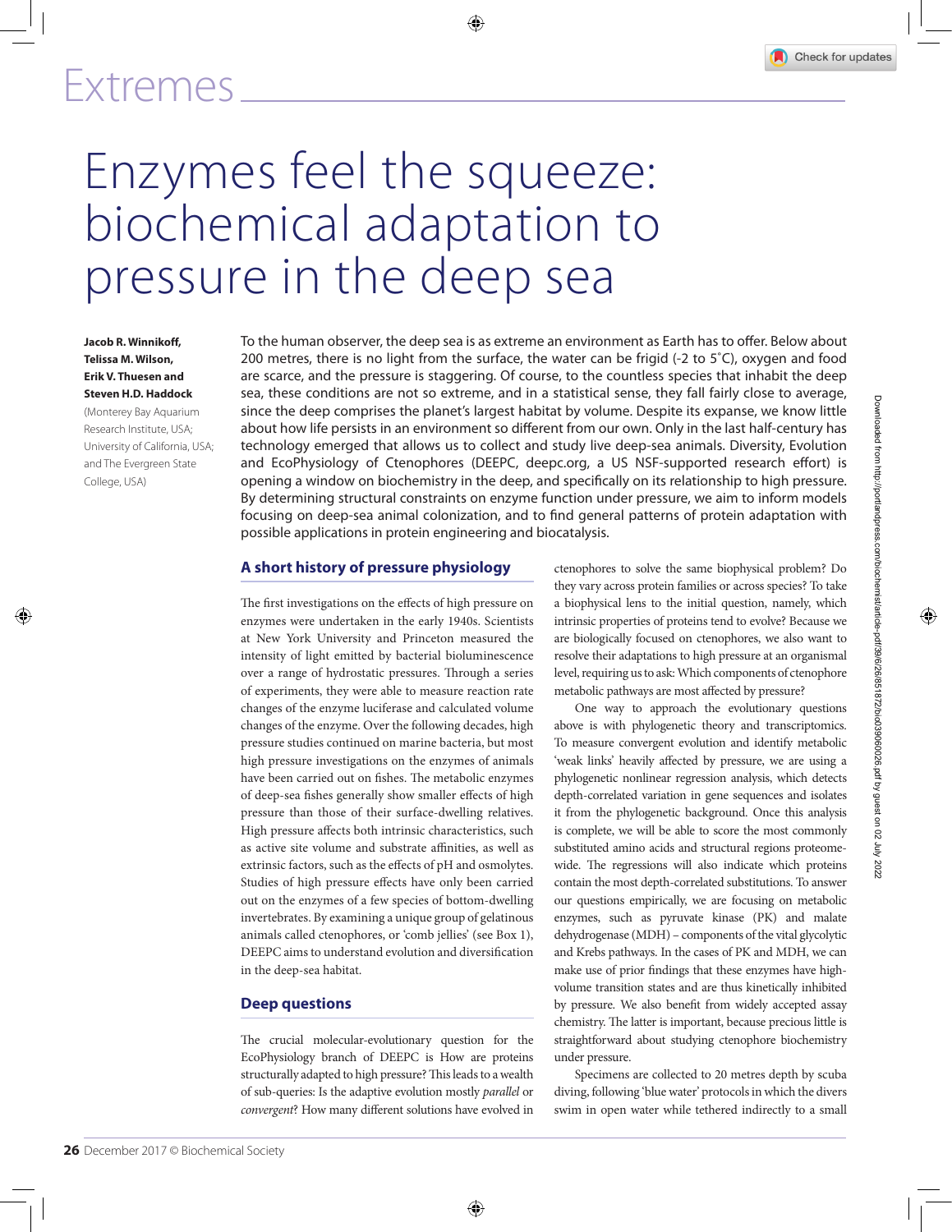boat. Collections to 4000 metres are made using remotely operated submersible vehicles (ROVs) belonging to the Monterey Bay Aquarium Research Institute (Figure 1). The specimens are flash-frozen in liquid nitrogen at sea. When samples arrive at the lab, they enter the workflow pictured in Figure 2. This process involves cloning metabolic enzymes from complementary DNA (cDNA), expressing them in fully native form, with no amino acids artificially added to either terminus, and then assaying their activity across a 400-atmosphere pressure range. Subsequently, this analysis is repeated with point-mutated enzymes, to assess the effects of individual amino acids on pressure tolerance. In addition to assaying enzyme activity

#### **Meet the ctenophore**

Ctenophores are a small (~300 species) group of gelatinous marine organisms, which diverged from the rest of known animals near the very beginnings of multicellular life. Their bodies superficially resemble those of well-known jellyfish (cnidarians), but they are evolutionarily far removed. Ctenophores have a body plan fundamentally different from a cnidarian, they are propelled by eight paddle-like rows of fused cilia rather than a pulsing bell (hence the common term 'comb jelly'), and many use sticky cells on their tentacles to capture prey, in contrast to cnidarian stinging cells.

Ctenophores are uniquely suited to a study of protein adaptation to high pressure because they occupy niches throughout the ocean, from the surface to >7 kilometre depth (where ambient pressure is 700 atmospheres), and from the poles to the equator. Some species have remarkably broad tolerances as well, spanning thousands of metres depth, where others are constrained to the uppermost tens of metres. Phylogenetics suggest that ctenophore lineages experienced several recent and independent range shifts, producing closely related species that live under contrasting physical conditions. These species enable comparative analyses where we can consider pressure and temperature as independent factors affecting protein evolution, while controlling for the background of phylogenetic relatedness.



under substrate saturation, we are also investigating the effect of pressure on the apparent K*m* (affinity constant). The cloning and expression steps of our workflow mark our departure from traditional ecophysiology studies, most of which assay tissue homogenates.

#### **From molecule to ecosystem**

Preliminary results of phylogenetic nonlinear regression have been consistent with a hypothesis from previous work that larger amino acid side chains decrease the overall compressibility of deep-adapted proteins by filling their interior spaces. A typical example is the substitution of



**Figure 1: Ctenophore collection using the remotely operated vehicle (ROV)** *Doc Ricketts* **and blue-water diving techniques.** Scuba divers can collect between the surface and 20 metres depth, while *Doc Ricketts* captures specimens and video down to 4000 metres. Ctenophore size is exaggerated in this schematic. Illustration by Kelly Lance, MBARI.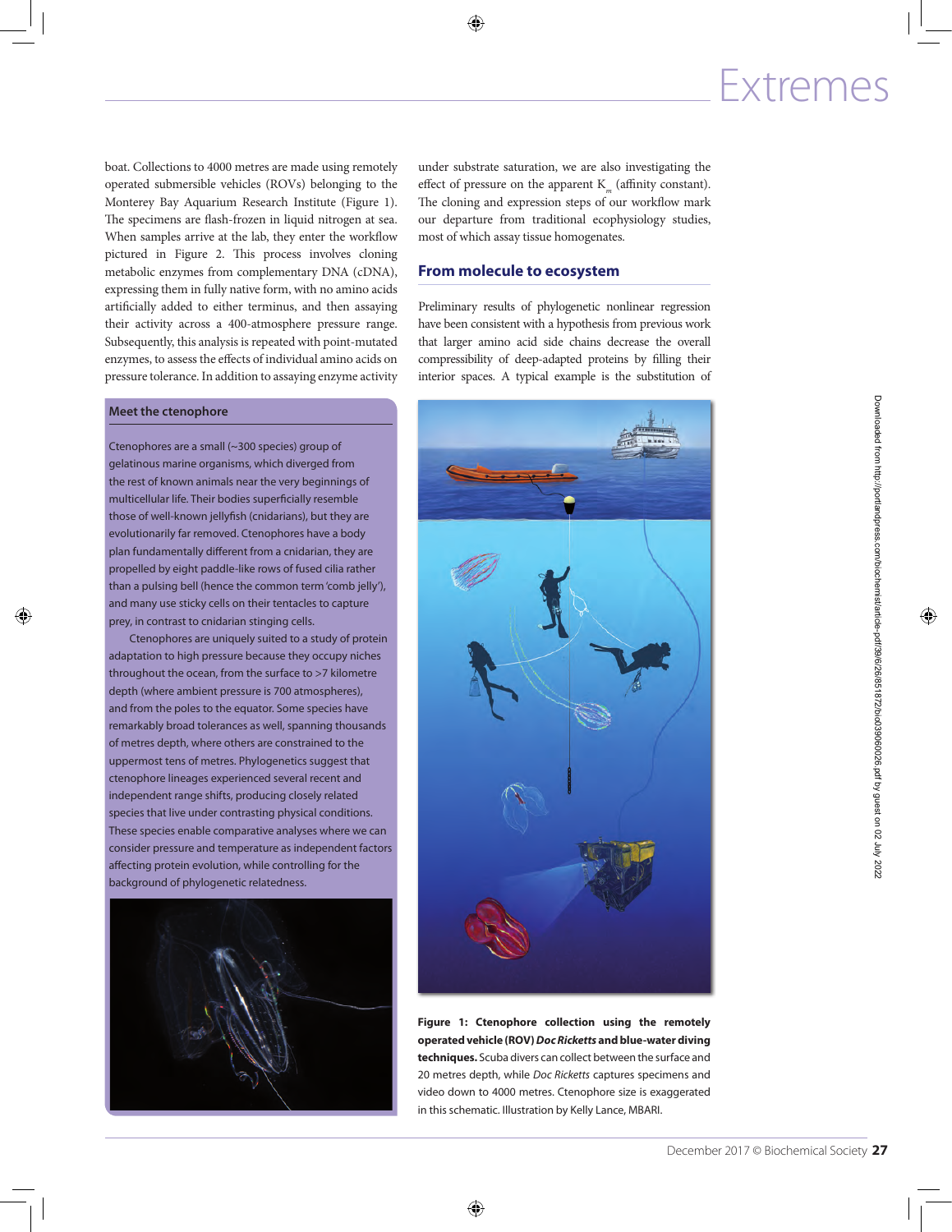

**Figure 2: Workflow for experimentally probing pressure adaptation of enzymes.** Wild-type enzymes are expressed from cloned cDNA of deep- and shallow-living species and assayed under pressure. To determine the additive effects of particular amino acids on pressure tolerance, pairs of enzymes undergo cycles of reciprocal site-directed mutagenesis until their respective pressure tolerances switch, i.e. until the deep-adapted enzyme is less pressure tolerant than its shallow counterpart.

**Figure 3: Example of the void-filling hypothesis for pressure adaptation.** Predicted structures for PK of *Beroe forskalii* (top) and its deep-living sister species *Beroe abyssicola* (bottom) are shown at a site found to be significantly depth-correlated by phylogenetic nonlinear regression. At this site in the enzyme's core, isoleucine is substituted for valine in the deep species, adding a methyl group that occupies an otherwise empty space and inhibits compression. This is one of four similar sites detected in this enzyme: two with  $I \rightarrow V$ substitutions and two with  $D \rightarrow E$ .

#### **Why clone?**

**Most deep-living ctenophores are fragile, rare and over 95% water by mass.** Given the time and resources needed to collect these animals, the direct analysis of tissue homogenates would make replication difficult and collection costs exorbitant. Cloning also provides sequences of our genes of interest in every individual cloned, so we can examine variants of metabolic enzymes within an individual or between members of the same species collected at different depths. Molecular cloning offers another major advantage for our study, in the form of site-directed mutagenesis. Residue by residue, we can artificially 'adapt' proteins from shallow species toward exhibiting deep pressure-tolerant phenotypes, and *vice versa*. This moves a step beyond most studies in this field, which correlate protein sequence to function. We can actively manipulate sequence to establish causal relationships describing which protein sites most affect pressure tolerance.



**Figure 4: Activity of natural and native-cloned pyruvate kinase (PK) from** *Beroe forskalii*, **measured in duplicate assays at 20°C and 5˚C, respectively.** Results are displayed as percentage of activity measured at initial 1 atmosphere (sea level) pressure.

valine for isoleucine in the structure of PK from surfacedwelling ctenophore *Beroe forskalii* (Figure 3). Initial assays of the same enzyme reflected a decrease in activity when both native-cloned and specimen-derived samples were pressurized to 200 and 400 atmospheres, 2000 and 4000 metres depth, respectively. These trends were consistent with PK pressure studies conducted on deep- and shallowliving fishes.

Through such biochemically focused research questions, we aim to learn about ctenophore ecophysiology at all scales, from individual molecules